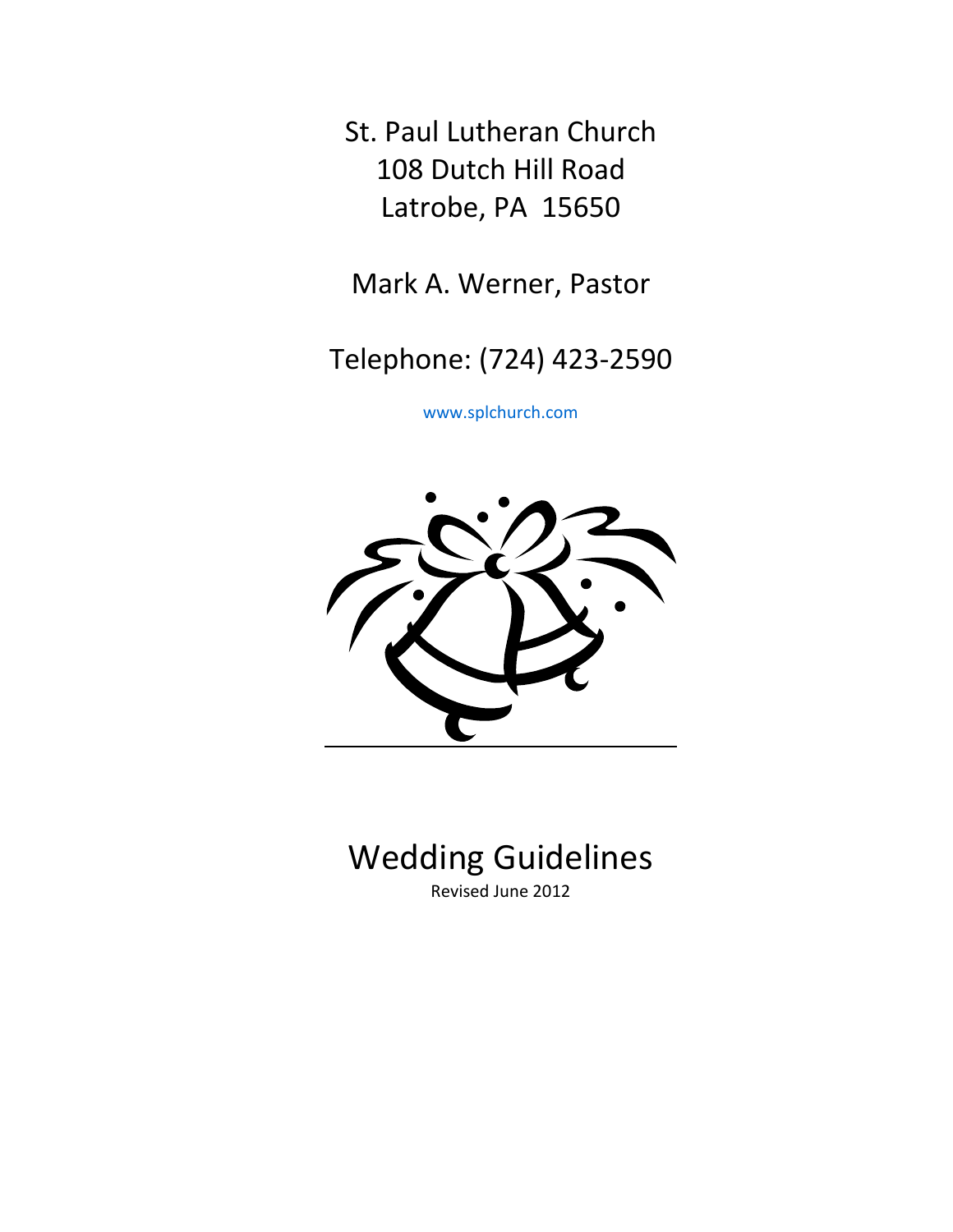# <span id="page-1-0"></span>**Table of Contents**

| HOW CAN WE CHOOSE APPROPRIATE AND MEANINGFUL WEDDING MUSIC?4     |  |
|------------------------------------------------------------------|--|
|                                                                  |  |
|                                                                  |  |
|                                                                  |  |
|                                                                  |  |
|                                                                  |  |
|                                                                  |  |
|                                                                  |  |
|                                                                  |  |
|                                                                  |  |
|                                                                  |  |
|                                                                  |  |
|                                                                  |  |
| MAY WE HAVE OUR REHERSAL DINNER AND/OR RECEPTION AT THE CHURCH?8 |  |
|                                                                  |  |
|                                                                  |  |
|                                                                  |  |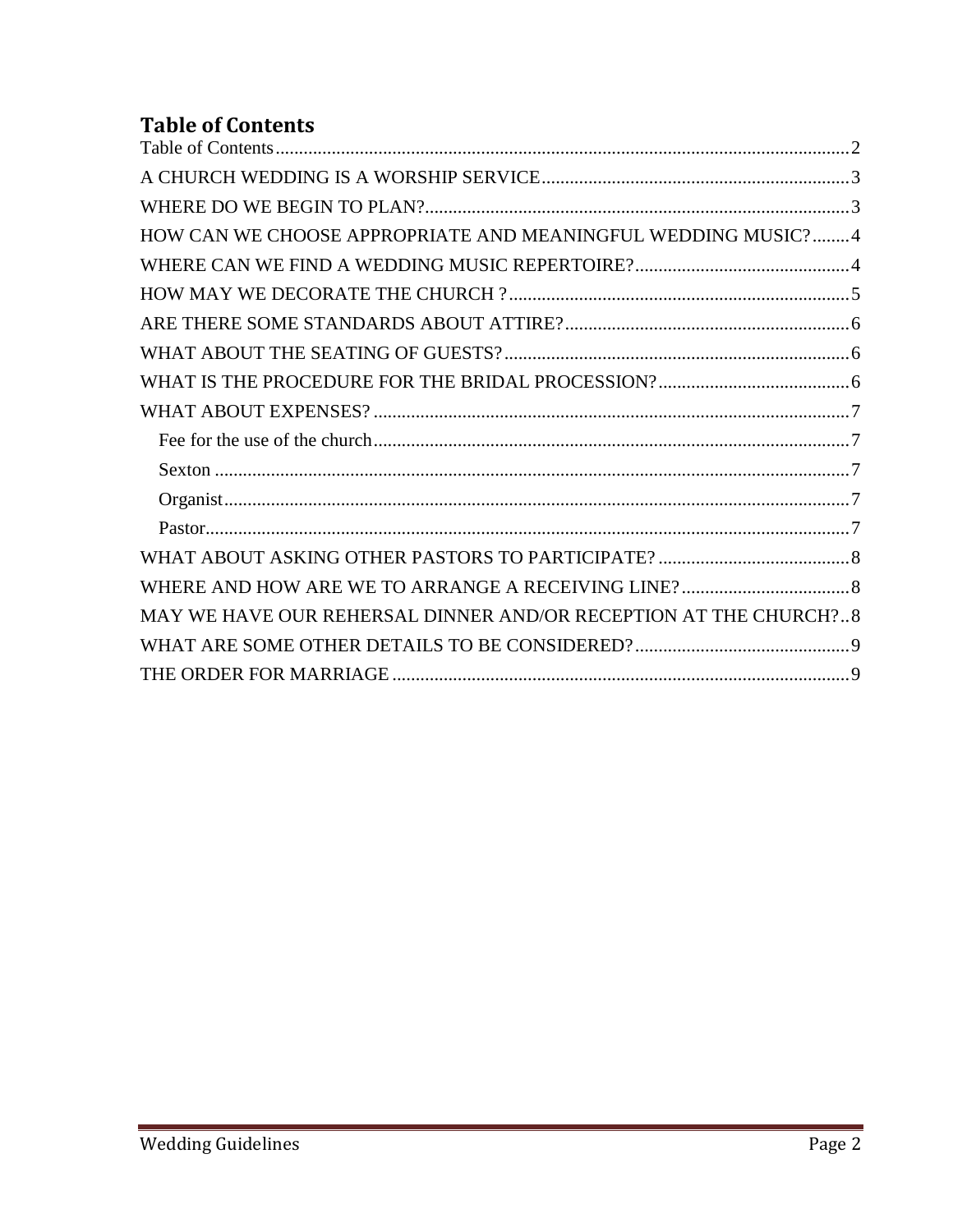#### **GUIDELINES FOR YOUR WEDDING AT ST. PAUL LUTHERAN CHURCH**

St. Paul Lutheran Church 108 Dutch Hill Road LATROBE, PA. 15650 Approved by the Congregation Council November 9, 1994 Revised December 2007 Revised March 2009

## <span id="page-2-0"></span>**A CHURCH WEDDING IS A WORSHIP SERVICE**

A church wedding is a worship service. Couples come to God's house to be united in marriage, and to ask God's blessing on their union. Together they make a covenant of love and faithfulness in God's holy presence and in the presence of the congregation.

It is well to remember that a wedding, like every other event which takes place in church, whether it is a Baptism, a funeral, a service of Holy Communion, or any service of prayer or preaching, is a congregational event. As there are no private events in the church, weddings held here will be announced in the Sunday bulletin, and congregation members are welcome to attend.

A wedding could appropriately take place at a Sunday morning service of worship, and couples are encouraged to consider this in their plans.

The fact that a wedding in the church is a service of worship lends a certain perspective to all the things which happen at the wedding. Feeling the need to make this perspective clear, the Worship *and Music* Committee of St. Paul has put together some guidelines to help couples plan a worshipful wedding service.

If a couple plans to be married at St. Paul, it is expected that they will contact the pastor, and clear the date as early as possible. It is also expected that the couple will meet with the pastor for pre-marriage counseling four times. Rare exceptions to these expectations may be made at the discretion of the pastor.

Weddings during Lent are discouraged, due to the solemn nature of the season, but exceptions may be made when no other date is possible.

### <span id="page-2-1"></span>**WHERE DO WE BEGIN TO PLAN?**

The *Evangelical Lutheran Worship Leaders Desk Edition* (p. 45) sets the tone for preparing for a church wedding when it states: "*The marriage liturgy is normally preceded by a period of preparation. Preferably beginning at least six months before the marriage, this time*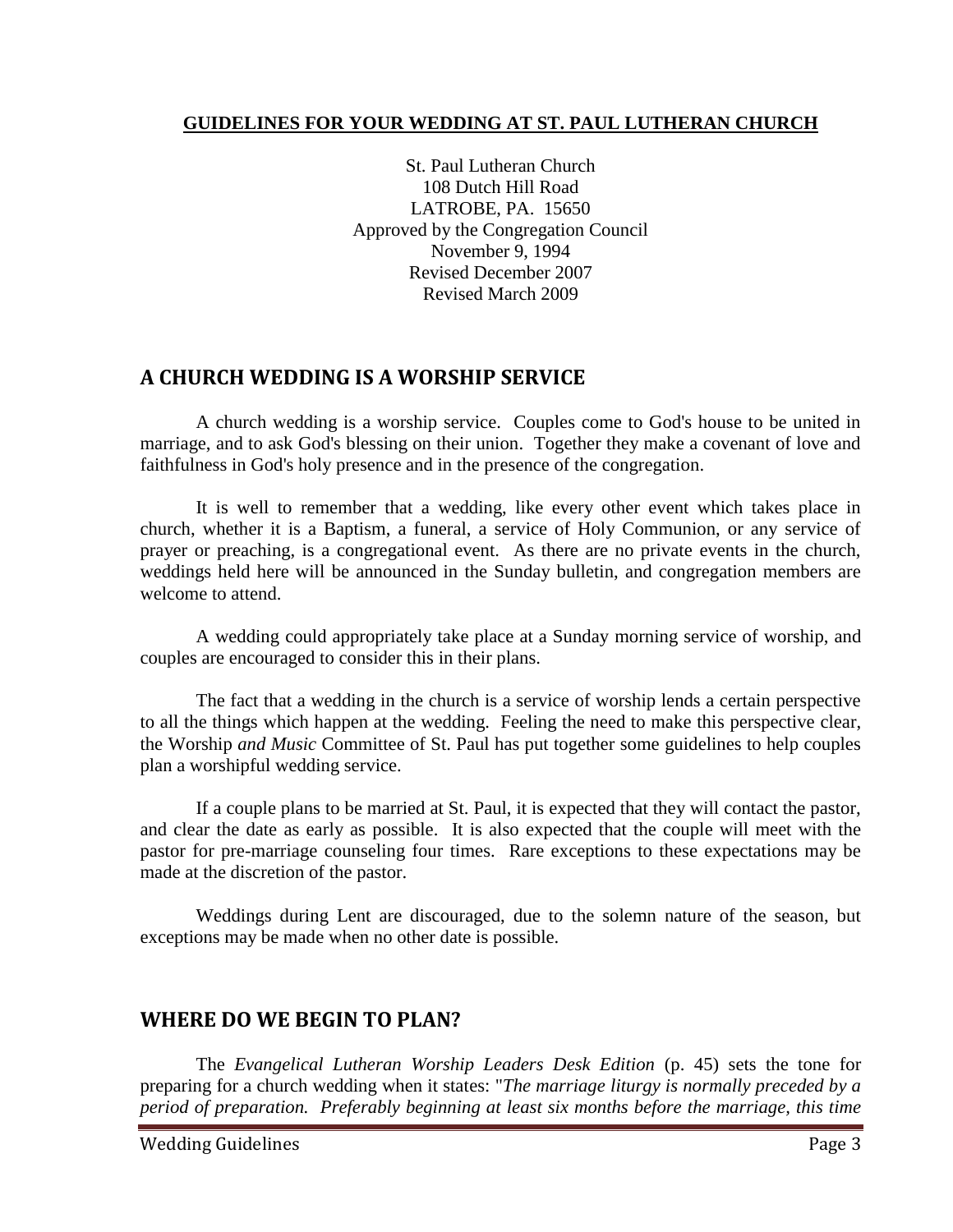*of preparation may involve those to be married in conversation and counsel with the pastor…regarding the liturgy of marriage and the gifts and responsibilities of marriage.*"

Marriage plans can become conflicted by consulting too many self-appointed authorities. Make sure any professional wedding consultant you use is aware of these guidelines for weddings at St. Paul. Photographers and florists especially should be informed of these guidelines well in advance of any final plans.

### <span id="page-3-0"></span>**HOW CAN WE CHOOSE APPROPRIATE AND MEANINGFUL WEDDING MUSIC?**

*Whereas* the Marriage liturgy is a service of worship, the music therefore must be carefully and discriminatingly chosen. *Such music will* embody high standards of quality, and the texts should reflect the praise of God, the steadfast love of Christ for his Church as the foundation and model for love and fidelity in marriage, the invocation of God's presence and blessing. The guideline of our Church is that all music chosen for a wedding should be in keeping with the spirit of praise of our Lord Jesus Christ, and the song texts must reflect it.

### <span id="page-3-1"></span>**WHERE CAN WE FIND A WEDDING MUSIC REPERTOIRE?**

The best place to seek advice for appropriate music is with our musical staff, especially with our music director. The couple should contact the organist (Marty Drexler  $- (724)$  424-9776) after consulting the pastor. This should be as early as possible, so that adequate preparation can be made for music and rehearsal with a soloist, if used. These pieces of music have already been approved for use:

| <b>Name</b>     | Genre                               |                          |
|-----------------|-------------------------------------|--------------------------|
| Nicolai         | O Morning Star, How Fair and Bright | $H$ <sub>ymn</sub> 76    |
| Nicolai         | Wake, Awake, for Night is Flying    | $H$ <sub>ymn</sub> 31    |
| Schalk          | Now the Silence                     | $H$ <sub>ymn</sub> 205   |
| Cruger          | Soul, Adorn Yourself with Gladness  | $H$ ymn 224              |
| Prichard        | Hear Us Now, Our God and Father     | <b>Hymn 288</b>          |
| Prichard        | Love Divine, All Loves Excelling    | Hymn 315                 |
| Croft           | O God, Our Help In Ages Past        | Hymn $320$               |
| Williams, Ralph | Come, My Way, My Truth, My Life     | Hymn 513                 |
| Beethoven, L.V. | Joyful, Joyful We Adore Thee        | $H$ <sub>ymn</sub> $551$ |
| <b>SBH 434</b>  | <b>Beautiful Savior</b>             | Hymn $518$               |
| Cruger          | Now Thank We All Our God            | Hymn 534                 |
| Ylvisaker       | <b>Borning Cry</b>                  | $H$ ymn 770              |
| Bach, J.S.      | Arioso                              | Organ Prelude            |
| Bach, J.S.      | When Thou Art Near                  | Organ Prelude            |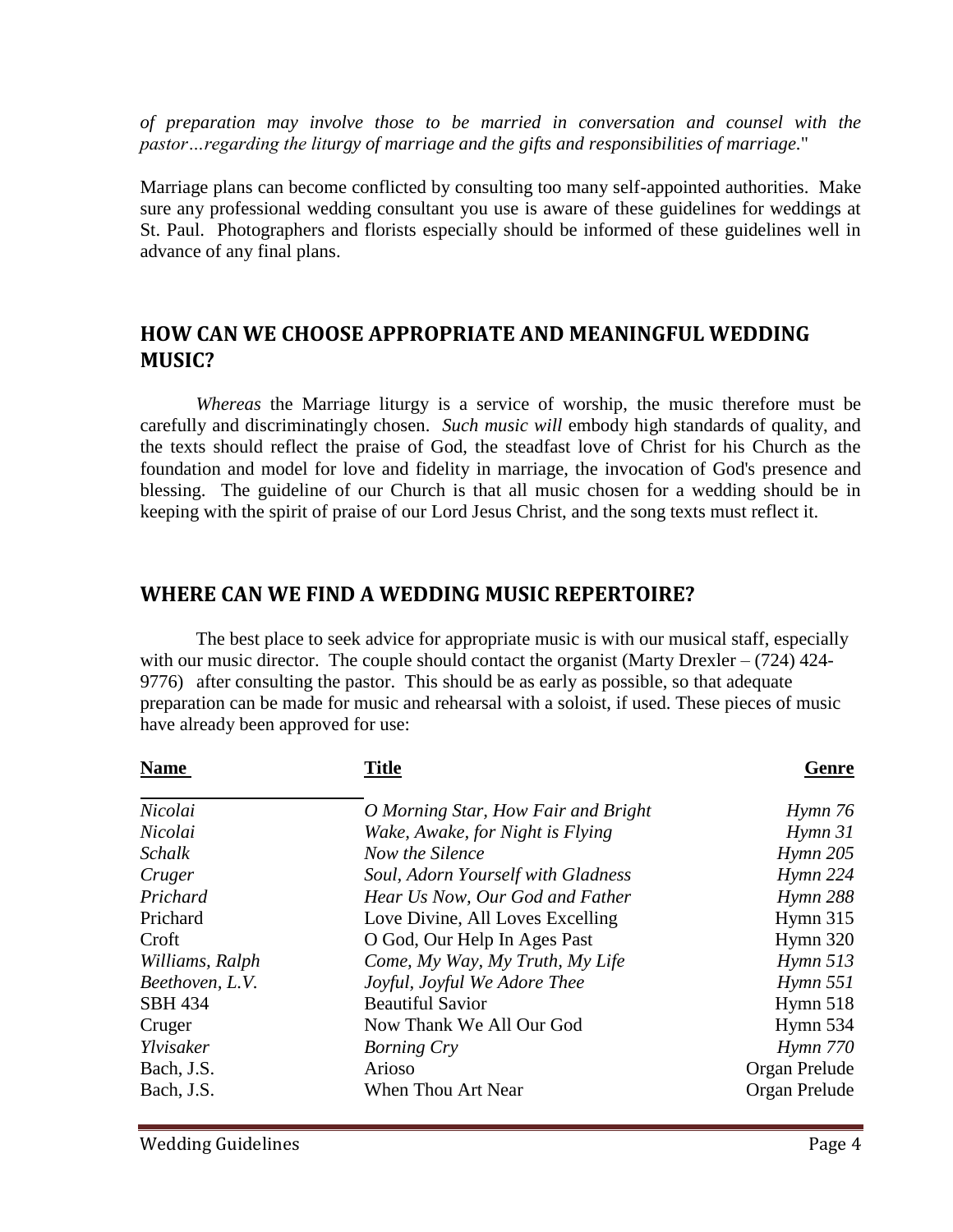| Jesu, Joy Of Man's Desiring                               | Organ Prelude               |
|-----------------------------------------------------------|-----------------------------|
| Joyful, Joyful We Adore Thee                              | Organ Prelude/Postlude      |
| <b>St. Anthony Chorale</b>                                | Organ Prelude               |
| Dedication                                                | Organ Prelude               |
| Air                                                       | Organ Prelude/Processional. |
| Arioso                                                    | Organ Prelude               |
| The Lord's My Shepherd                                    | Organ Prelude               |
| Eternal God, Before Thy Throne                            | Organ Prelude               |
| Canon In D                                                | Organ Prelude               |
| Psalm XIX                                                 | Organ Postlude              |
| In Thee Is Gladness                                       | Organ Prelude/Pst.          |
| <b>Trumpet Voluntary</b>                                  | Processional/Recess         |
| <b>Trumpet Tune</b>                                       | Processional/Recess         |
| <b>Wedding Processional</b>                               | Processional                |
| <b>Wedding March</b>                                      | Recessional                 |
| O Perfect Love                                            | Vocal Solo/Organ Sol        |
| Savior, Like A Shepherd Lead Us VocalSolo/Organ Solo/Hymn |                             |
| <b>Wedding Prayer</b>                                     | Vocal Solo                  |
| The Lord's Prayer                                         | Vocal Solo/Prelude          |
| Ave Maria                                                 | Vocal Solo                  |
| Wedding Song (There Is Love)                              | Vocal Solo                  |
| Jesus, Come! For We Invite You                            | Hymn 312                    |
| This Is a Day, Lord, Gladly Awaited                       | <i>Hymn</i> 586             |
| Ubi Caritas et amor                                       | $H$ <i>ymn</i> $642$        |
| Although I Speak with Angel's Tongue                      | Hymn 644                    |
| Beloved, God's Chosen                                     | Hymn 648                    |
|                                                           |                             |

The use of hymns to be sung by the congregation is encouraged. Some hymns in the Lutheran Book of Worship which are appropriate are 287, 288, 289, 557, and 565. *If there are hymns from hymnals of another denomination they must be reviewed by both the Pastor and organist and proper copyright permission shall be secured.* 

The Austin pipe organ at St. Paul is to be played only by those authorized by the congregation council. Special permission for others to play the organ must be given by our music director.

### <span id="page-4-0"></span>**HOW MAY WE DECORATE THE CHURCH ?**

It is most proper that the church setting remain intact. Sweeping changes of decor are not suitable for a church wedding, but simplicity is often the maker of good taste.

Paraments, the colored hangings on the altar, pulpit and lectern, shall be those appropriate for the current season of the church year.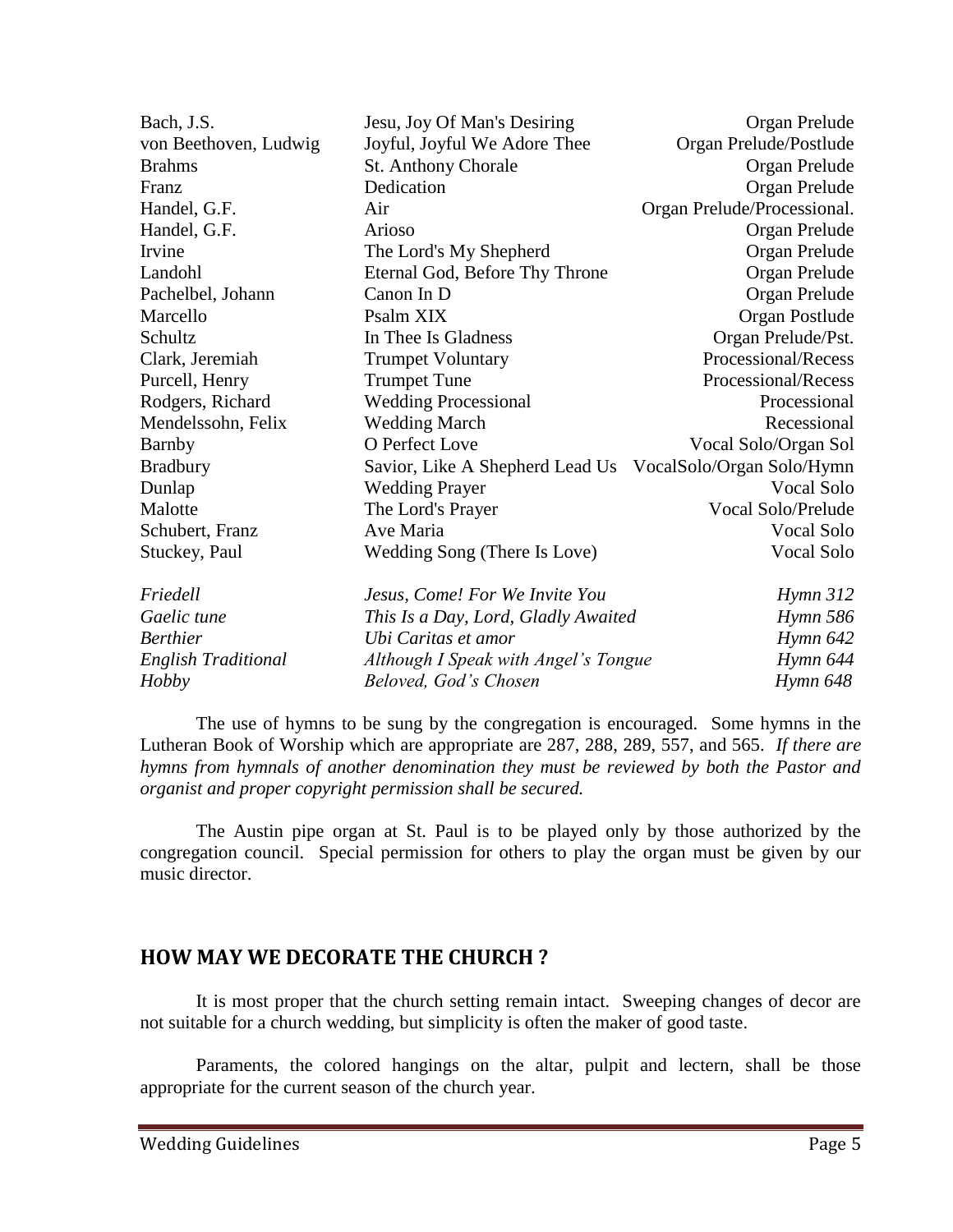Altar candles are provided for weddings by the church. Additional candles **must** be dripless candles. The Unity candle may be purchased through the Church if the couple wishes. Colored candles are not recommended, but ivory or cream is acceptable.

Flowers are not mandatory. When flowers are used, they should also follow the principle of simplicity. Care should be taken not to create an overbearing floral display. Palms, ferns, or other greens may be used according to the formality of the occasion. Only live flowers are acceptable beside the altar.

A white aisle runner (crash) is appropriate but not essential when the bride wears a train which extends onto the floor. A 50 ft. runner is adequate for our center aisle. The runner can be purchased from the florist. The florist should check with the pastor before installing it. Its proper use requires two ushers. Please allow for this when naming your attendants.

Lighting of the church interior should lend itself to the service. Again, there should be no overbearing dramatic effect. If needed, consult our sexton if ushers are not familiar with lighting.

### <span id="page-5-0"></span>**ARE THERE SOME STANDARDS ABOUT ATTIRE?**

In keeping with the Christian spirit of humility during worship, tasteful attire is expected. If the groom is in the military service at the time of the wedding, a military uniform may be appropriate for him. Other men in the wedding may be suited in civilian clothes to the degree of formality desired. Other military personnel may wear their uniforms if desired.

### <span id="page-5-1"></span>**WHAT ABOUT THE SEATING OF GUESTS?**

Ushers should be on hand to seat guests at least one half hour before the service, and to distribute wedding bulletins if they are used. The bride's family and friends are customarily seated on the left facing the altar. The groom's are on the right side. At most weddings at St. Paul, the groom's mother is seated a few minutes before the ceremony begins. The bride's mother is seated immediately after that. The ushers should not formally seat anyone after the mother of the bride is seated*. St. Paul seating capacity is 250 persons.*

### <span id="page-5-2"></span>**WHAT IS THE PROCEDURE FOR THE BRIDAL PROCESSION?**

There is no specific Church guideline concerning how a procession should take place. Most bridal parties still prefer the traditional one which is as follows: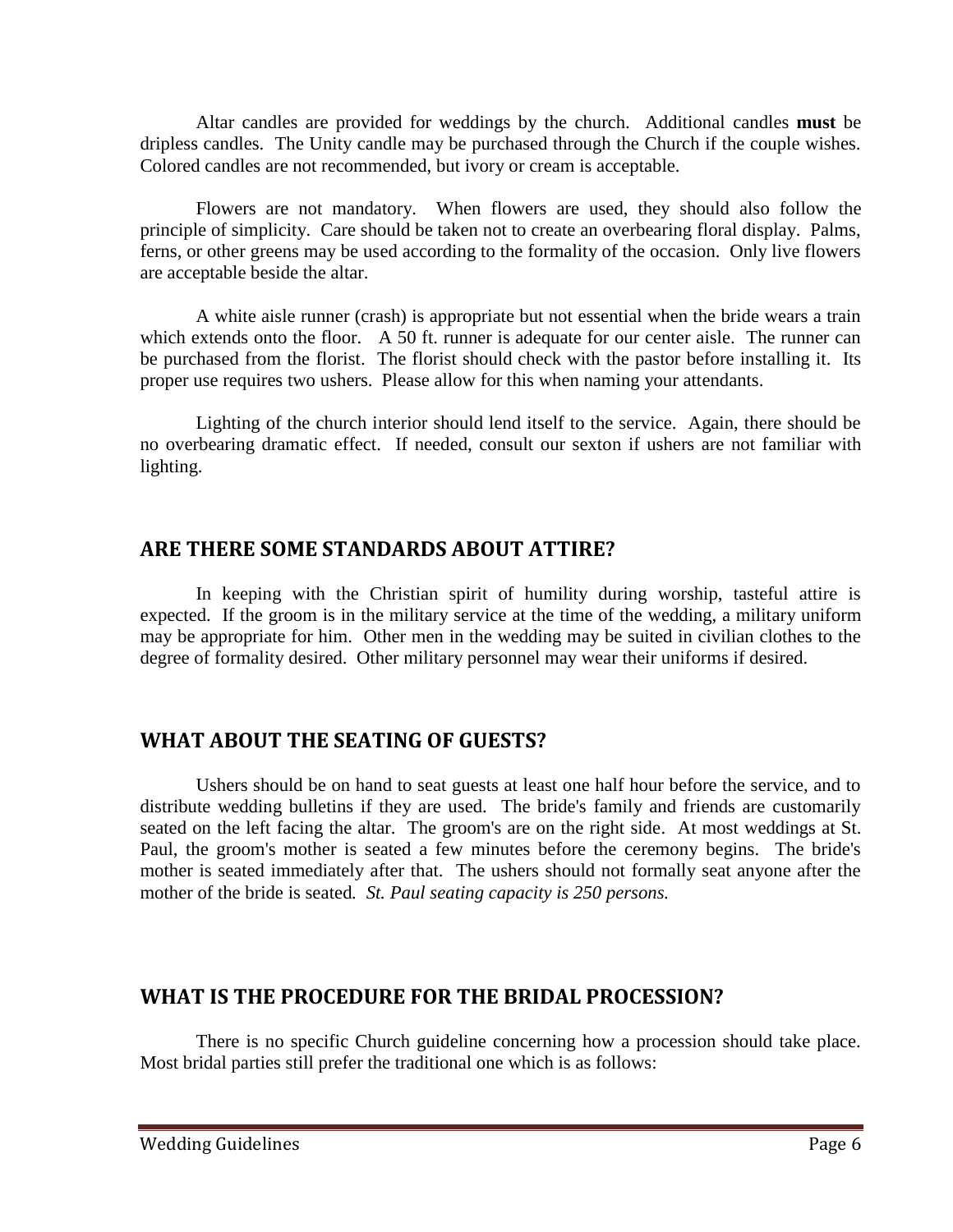The groom, best man, and any ushers who are designated to be in the party at the front of the church usually enter from the side door at the front of the nave. After they are in place, the bridesmaids enter from the rear and proceed down the center aisle. The order for their entrance is: junior bridesmaids, bridesmaids, maid or matron of honor; ring bearer; flower girl; bride and father or escort. The bride's father or escort is on the bride's right. This order may be revised at the rehearsal as the couple desires.

Having many bridesmaids sometimes creates a problem at St. Paul due to the size of the chancel, so it is wise to plan carefully for this. It is not inappropriate to have more ushers than bridesmaids.

### <span id="page-6-0"></span>**WHAT ABOUT EXPENSES?**

#### <span id="page-6-1"></span>Fee for the use of the church

There is no fee for use of the church for a wedding if one of the marriage partners is a member of St. Paul. For non-members who have been given permission to be married here the fee for the use of the church is \$200.00. *Please bring the fee to the rehearsal. Give it to the pastor for distribution to the church.* 

#### <span id="page-6-2"></span>Sexton

The sexton (custodian) of St. Paul does the normal clean-up after weddings and returns the church to its normal state. The sexton's fee for all weddings is \$50.00. The enclosed envelope is for your convenience. If the social room is used for the reception, please consult the sexton for clean-up procedures. *Please bring the fee in the envelope to the rehearsal. Give it to the pastor for distribution to the Sexton.*

#### <span id="page-6-3"></span>**Organist**

The fee paid to the organist for weddings at St. Paul is \$100.00. This will include the organist's attendance at the wedding rehearsal unless otherwise arranged with the bridal party. Monetary consideration should be given to extra work with soloists and/or instrumentalists at a rate of \$25.00 per ½ hour. The enclosed envelope is for your convenience. Please make your own arrangements with your soloist. Marty Drexler's telephone number is 724-424-9776. *Please bring the fee in the envelope to the rehearsal. Give it to the organist or the pastor for distribution to the organist.*

#### <span id="page-6-4"></span>Pastor

As the Pastor's call to this congregation includes the responsibility to marry its members, there is no expected honorarium when one of the marriage partners is a member of St. Paul Lutheran Church. The expected honorarium for a non-member wedding is \$100.00.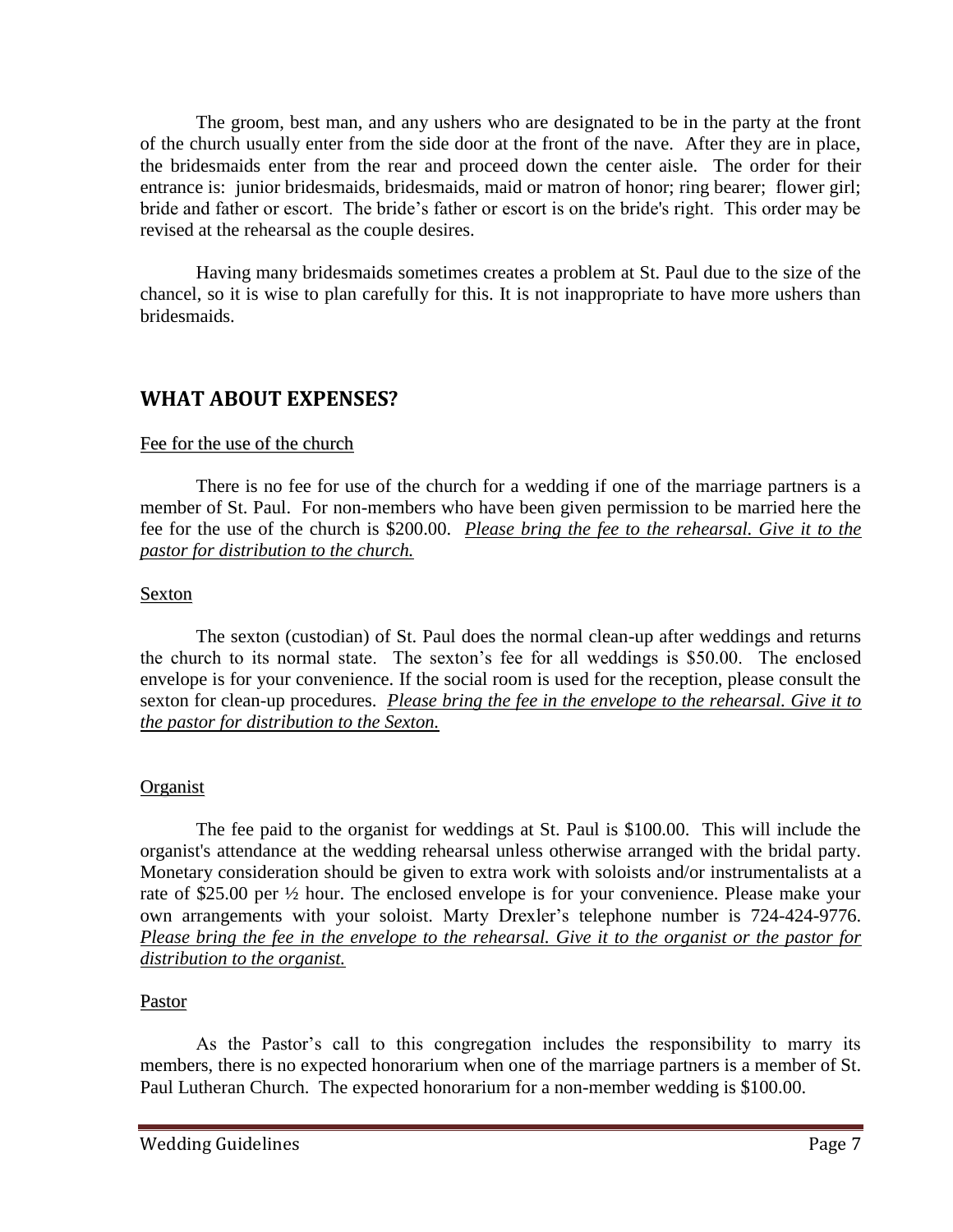### <span id="page-7-0"></span>**WHAT ABOUT ASKING OTHER PASTORS TO PARTICIPATE?**

The pastor of St. Paul should always be consulted before another pastor is asked to participate in a wedding held here. Other pastors are welcome to participate in the service at the discretion of the pastor of St. Paul.

### <span id="page-7-1"></span>**WHERE AND HOW ARE WE TO ARRANGE A RECEIVING LINE?**

Good etiquette calls for the bride and groom to greet their guests at some point after the ceremony or during the reception. It is no longer a standard that a formal receiving line take place, but most couples still prefer it, either at the church or at the reception.

The narthex of St. Paul church is small, making it uncomfortable to have a receiving line there, although it may be done in inclement weather. On warm days a line on the front porch works well. No rice or birdseed is permitted.

The order for the line may vary, but we have found the following to be comfortable and appropriate:

Mother of the bride Father of the bride Bride Groom Mother of the groom Father of the groom Maid or Matron of honor Best Man Bridesmaids (Ushers, flower girl and ring bearer need not stand in the receiving line.)

# <span id="page-7-2"></span>**MAY WE HAVE OUR REHERSAL DINNER AND/OR RECEPTION AT THE CHURCH?**

*Yes. Your preference to have either the wedding rehearsal dinner or the wedding reception at the church should be noted when scheduling the wedding. Any decorations that you put up must be taken down immediately following the reception. The fellowship room should be returned as you found it.* 

*There is a \$300 user fee for the fellowship hall and kitchen facilities for non-members.*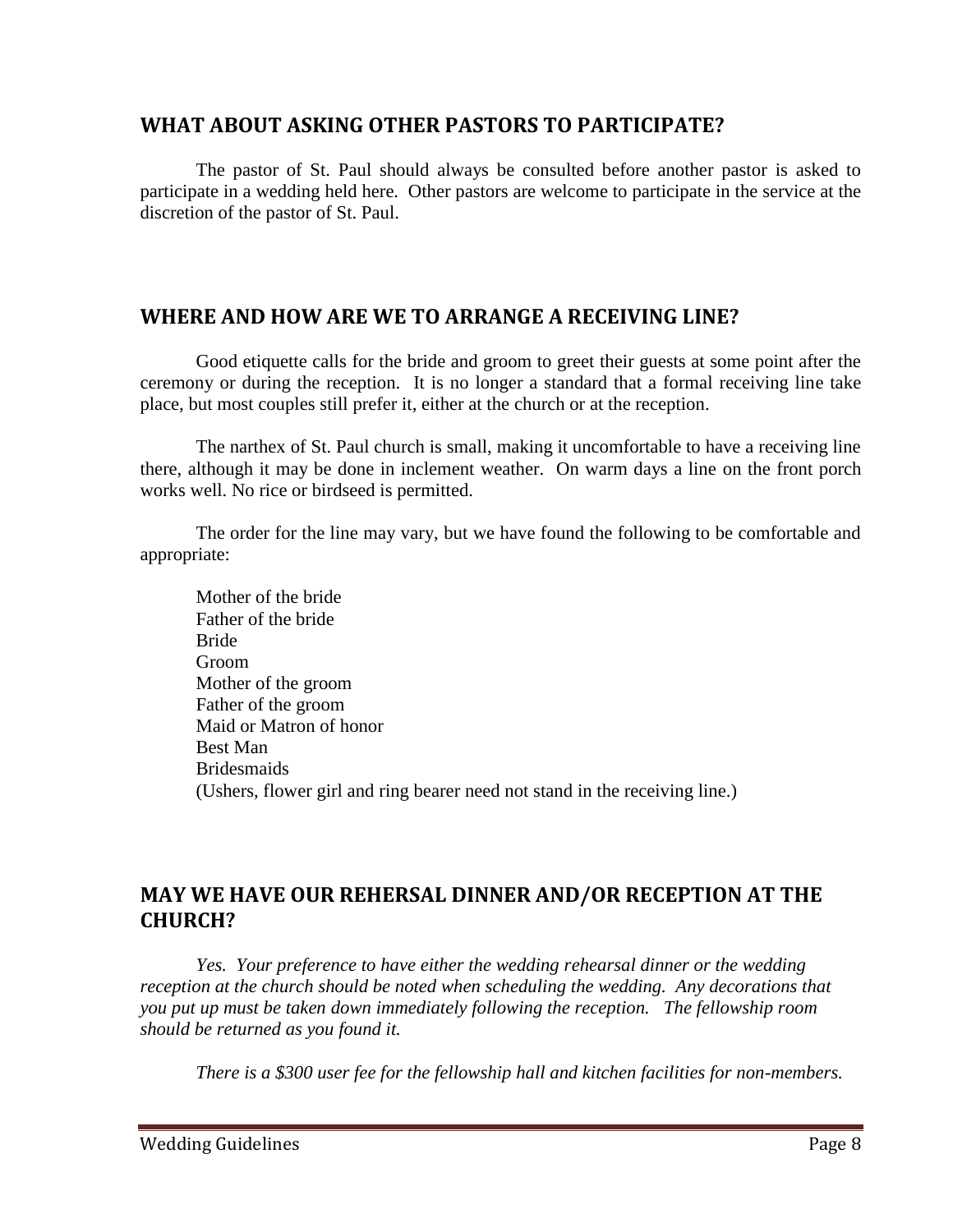### <span id="page-8-0"></span>**WHAT ARE SOME OTHER DETAILS TO BE CONSIDERED?**

Wedding rings may either be carried by the best man and attendant of honor, or they may be carried on a pillow by the ring bearer, although this does incur some risk.

The taking of flash pictures is not appropriate during the service from the time the bride enters until after she and the groom have gone back the aisle. It is more appropriate to pose for pictures after the service than to interrupt the focus of worship to capture a certain moment on film. Photographers may not follow the bride up the aisle, or walk around at the front of the church during the service. It is acceptable for the photographer to be at the back of the church to catch the bride coming in and proceeding up the aisle. The balcony at rear of the church provides an inconspicuous location for a video camera. Please have your photographer consult with the pastor before the day of the wedding.

Wedding bulletins are a helpful addition to the service to let guests know the names of all in the party, and to provide either an outline of the service, or present the entire service printed out. Couples are asked to purchase their own bulletin covers and bring them to the Church office at least a week before the wedding. The Church secretary will type the bulletins.

Flowers in the altar vase may be given to the church to be used the following Sunday service. Notification about this ought to be given to the altar guild as soon as possible. Church vases and liners should not be taken home. If the same flowers are to be used at the reception, the florist can provide suitable vases.

It is up to the wedding party to decide whether the guests are to be ushered out. The mothers of the bride and groom are always escorted out first. If ushering is desired, remember to plan for it at the rehearsal.

Picture sessions following weddings seldom take less than 45 minutes, so plan for this when deciding on reception times. Plan on  $1/2$  hour to 45 minutes for a receiving line. Pictures at another site may add another 1/2 hour to 45 minutes.

# <span id="page-8-1"></span>**THE ORDER FOR MARRIAGE**

#### GATHER:

The wedding party enters the sanctuary.

Greeting:

P. The grace of our Lord Jesus Christ, the love of God, and the communion of the Holy Spirit be with you all.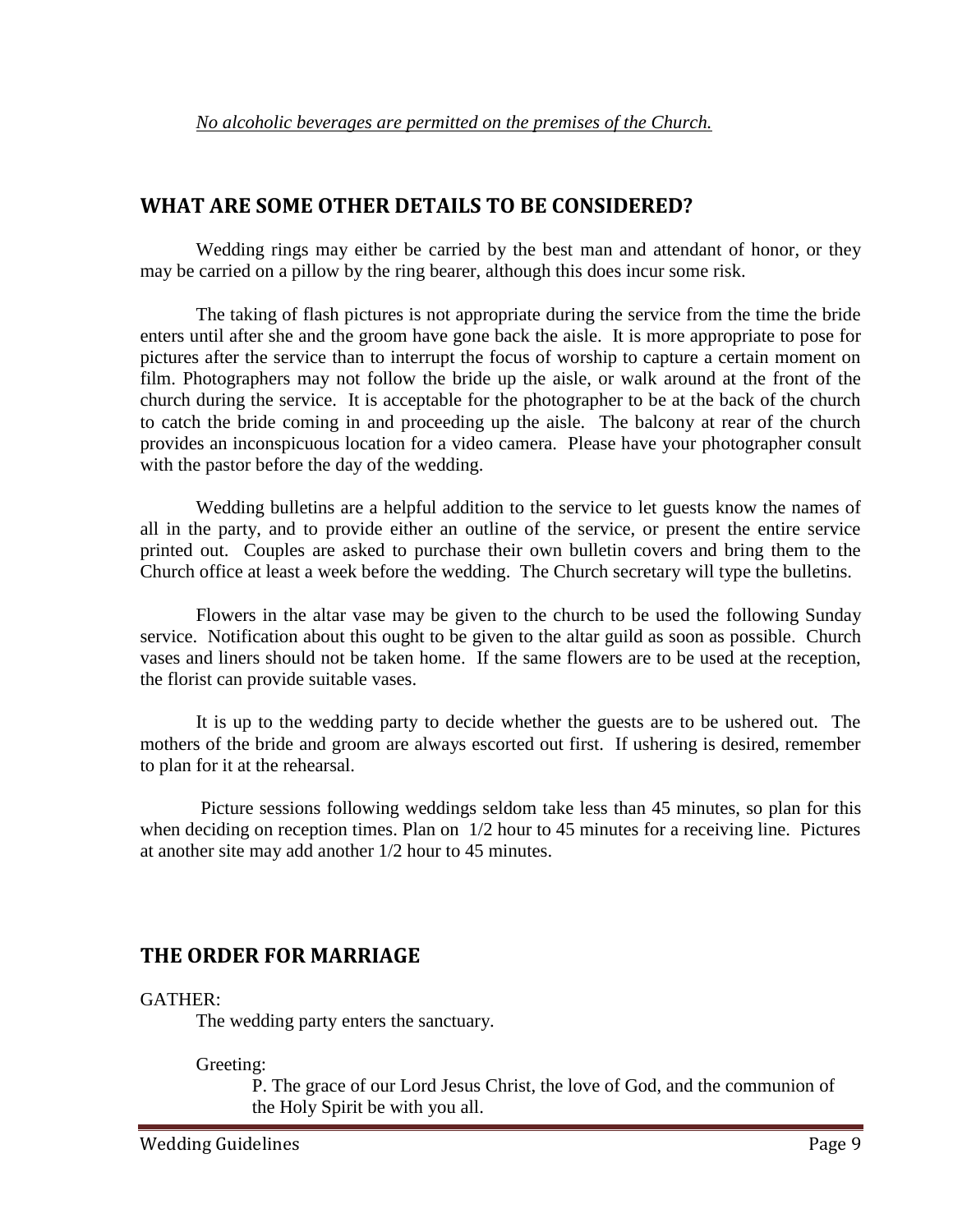#### **C. And also with you.**

Introduction to the service Option A.

> Dear friends: We have come together in the presence of God to witness the marriage of and  $\qquad$ , to surround them with our prayers, and to share in their joy.

The scriptures teach us that the bond and covenant of marriage is a gift of God in which a man and a woman are joined as one, an image of the union of Christ and the church. As \_\_\_\_\_\_\_\_ and \_\_\_\_\_\_\_\_, make their promises to each other today, we remember that at Cana in Galilee our Lord Jesus Christ made the wedding feast a sign of God's reign of love.

Let us enter into this celebration confident that, through the Holy Spirit, Christ is present with us now also. We pray that this couple may fulfill God's purpose for the whole of their lives.

#### Option B.

The Lord God in goodness created us male and female, and by the gift of marriage founded human community in a joy that begins now and is brought to perfection in the life to come.

Because of sin, our age-old rebellion, the gladness of marriage can be overcast and the gift of family can become a burden. But because God, who established marriage, continues still to bless it with abundant and ever-present support, we can be sustained in our weariness and have our joy restored.

Will you, the families of and example your love and blessing to this new family?

Answer: We will.

Question to the assembly: (This can be omitted) Option A.

> Will all of you, by God's grace, uphold and care for and  $\qquad$  in their life together? Answer: We will.

Option B.

Families, friends, and all those gathered here with \_\_\_\_\_\_\_\_\_ and \_\_\_\_\_\_\_, will you support and care for them, sustain and pray for them in times of trouble, give thanks with them in times of joy, honor the bonds of their covenant, and affirm the love of God reflected in their life together? Answer: We will.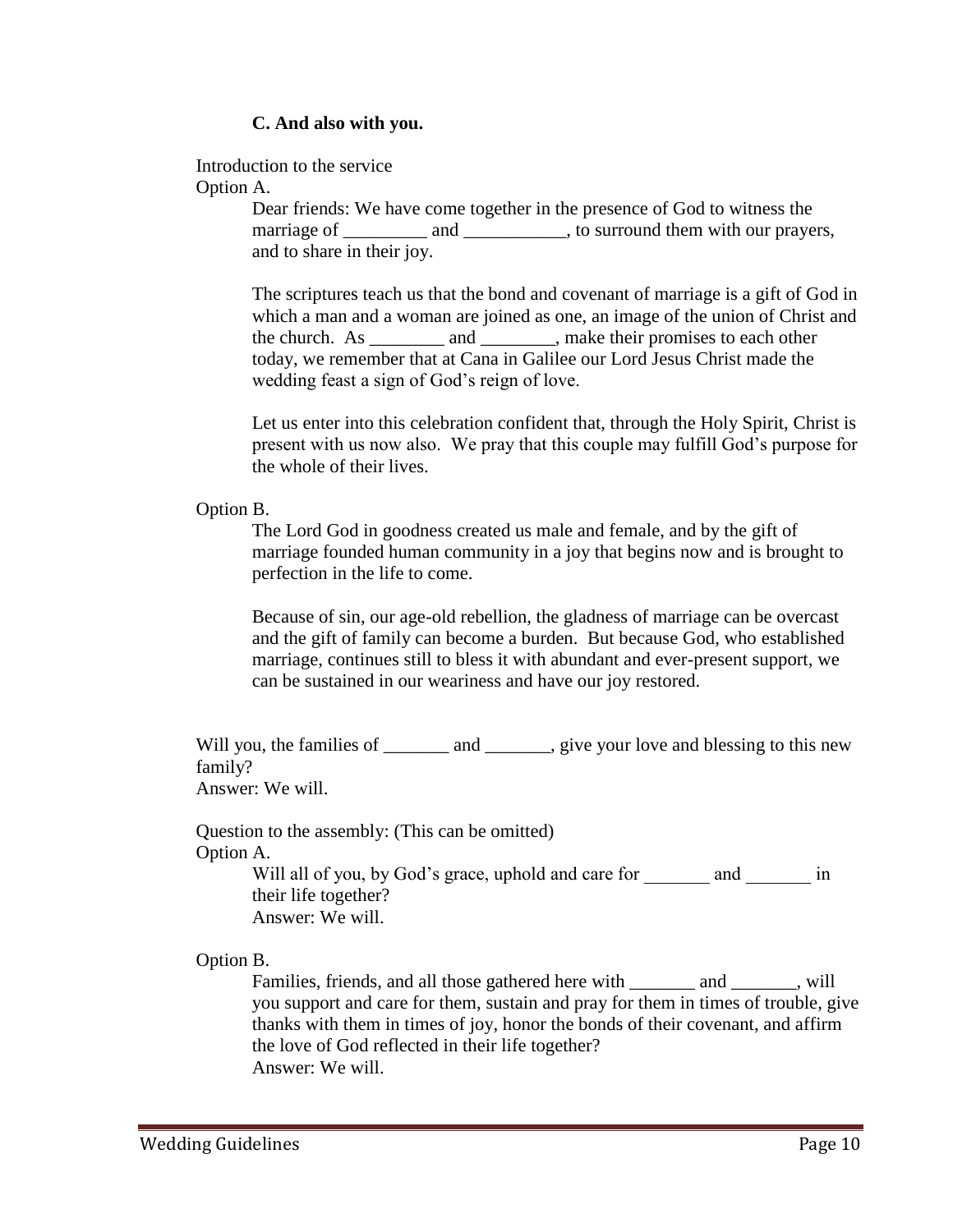Prayer of the Day

WORD: (the following is a list of scripture lessons suitable for the service. Normally, one reading is selected from each of the following categories.)

|                     | The First Reading:                                 |           |                           |                      |                 |  |  |
|---------------------|----------------------------------------------------|-----------|---------------------------|----------------------|-----------------|--|--|
|                     | Genesis $1:26-31$                                  |           | Genesis $2:18-24$         |                      | Proverbs 3:3-6  |  |  |
|                     | Song of Solomon $2:10-13$<br>Song of Solomon 8:6-7 |           |                           |                      |                 |  |  |
|                     | Isaiah $63:7-9$                                    |           |                           | Jeremiah 31:31-34    |                 |  |  |
| The Psalm:          |                                                    |           |                           |                      |                 |  |  |
|                     | Psalm 67                                           | Psalm 100 |                           | Psalm 117            |                 |  |  |
|                     | P <sub>s</sub> alm 121                             | Psalm 127 |                           | Psalm 128            | Psalm 150       |  |  |
| The Second Reading: |                                                    |           |                           |                      |                 |  |  |
|                     | Romans 12:1-2, 9-18                                |           | 1 Corinthians 12:31-13:13 |                      |                 |  |  |
|                     | Ephesians 3:14-19                                  |           | Ephesians $5:1-2$         |                      |                 |  |  |
|                     | Philippians 4:4-9                                  |           |                           | Colossians $3:12-17$ |                 |  |  |
|                     | 1 John 3:18-24                                     |           | First John $4:7-16$       |                      |                 |  |  |
| The Holy Gospel     |                                                    |           |                           |                      |                 |  |  |
|                     | Matthew $5:1-10$                                   |           |                           | Matthew $5:14-16$    | Matthew 7:24-27 |  |  |
|                     | Matthew $19:3-6$                                   |           | Matthew 22:35-40          |                      | Mark 10:6-9     |  |  |
|                     | John $2:1-11$<br>John 15:9-17                      |           |                           |                      |                 |  |  |

Sermon

Hymn of the Day (Optional)

#### MARRIAGE:

Vows: Below are several versions of the wedding vows that may be used. *Couples may also write their own vows and present them to the pastor for approval before the wedding rehearsal.*

#### Option A

In the presence of God and this community, I, \_\_\_\_\_\_\_, take you, \_\_\_\_\_\_\_, to be my wife/husband; to have and to hold from this day forward, in joy and in sorrow, in plenty and in want, in sickness and in health, to love and to cherish, as long as we both shall live. This is my solemn vow.

#### Option B.

\_\_\_\_\_\_\_, I take you to be my wife/husband from this time onward, to join with you and to share all that is to come, to give and to receive, to speak and to listen, to inspire and to respond, to forgive and strengthen you, and in all circumstances of our life together to be loyal to you with my whole life and with all my being until death parts us.